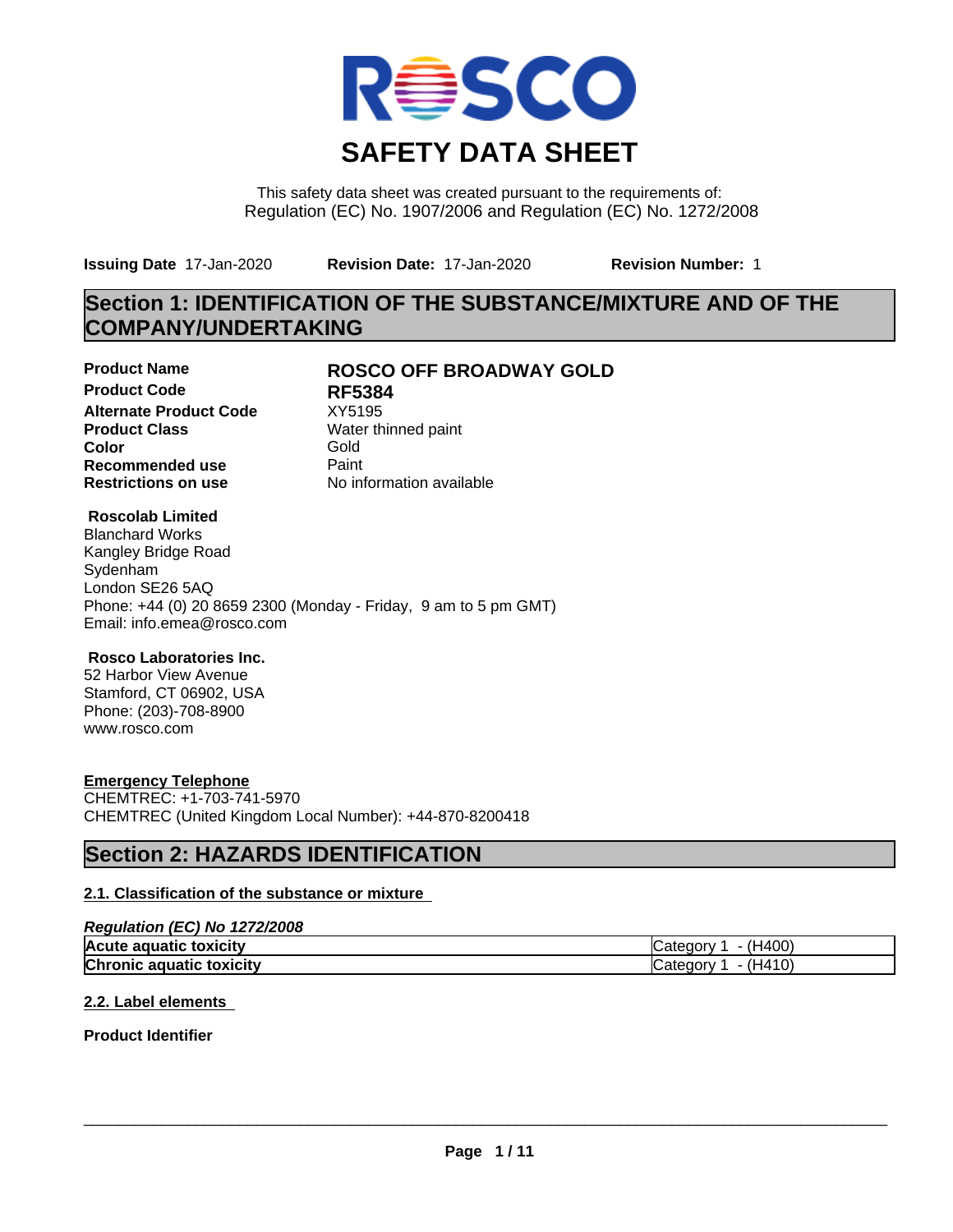

**Signal word** Warning

**Hazard statements** H410 - Very toxic to aquatic life with long lasting effects

### **Precautionary Statements - EU (§28, 1272/2008)**

P273 - Avoid release to the environment P391 - Collect spillage

P501 - Dispose of contents/ container to an approved waste disposal plant

### **2.3. Other hazards**

**General Hazards** No information available

# **Section 3: COMPOSITION/INFORMATION ON INGREDIENTS**

### **3.1 Substances**

Not applicable

### **3.2 Mixtures**

| <b>Chemical name</b> | <b>EINECS/ELINCS No.</b> | <b>CAS No.</b> | Weight-%    | <b>Classification</b><br>according to<br><b>Regulation (EC) No.</b><br>1272/2008 [CLP]                  | <b>REACH registration</b><br>number |
|----------------------|--------------------------|----------------|-------------|---------------------------------------------------------------------------------------------------------|-------------------------------------|
| Copper               | 231-159-6                | 7440-50-8      | $>=10 - 15$ | Not available                                                                                           | Not available                       |
| Zinc                 | 231-175-3                | 7440-66-6      | $>=1 - 5$   | Aquatic Acute 1<br>(H400)<br>Aquatic Chronic 1<br>(H410)<br>Pyr. Sol. 1 (H250)<br>Water-react. 1 (H260) | Not available                       |
| Propylene glycol     | 200-338-0                | $57 - 55 - 6$  | $>=1 - 5$   | Not available                                                                                           | 101-2119456809-23-021<br>24         |

*Full text of H- and EUH-phrases: see section 16*

### **Section 4: FIRST AID MEASURES**

### **4.1. Description of first aid measures**

### **Description of first aid measures**

**General Advice General Advice No hazards which require special first aid measures.**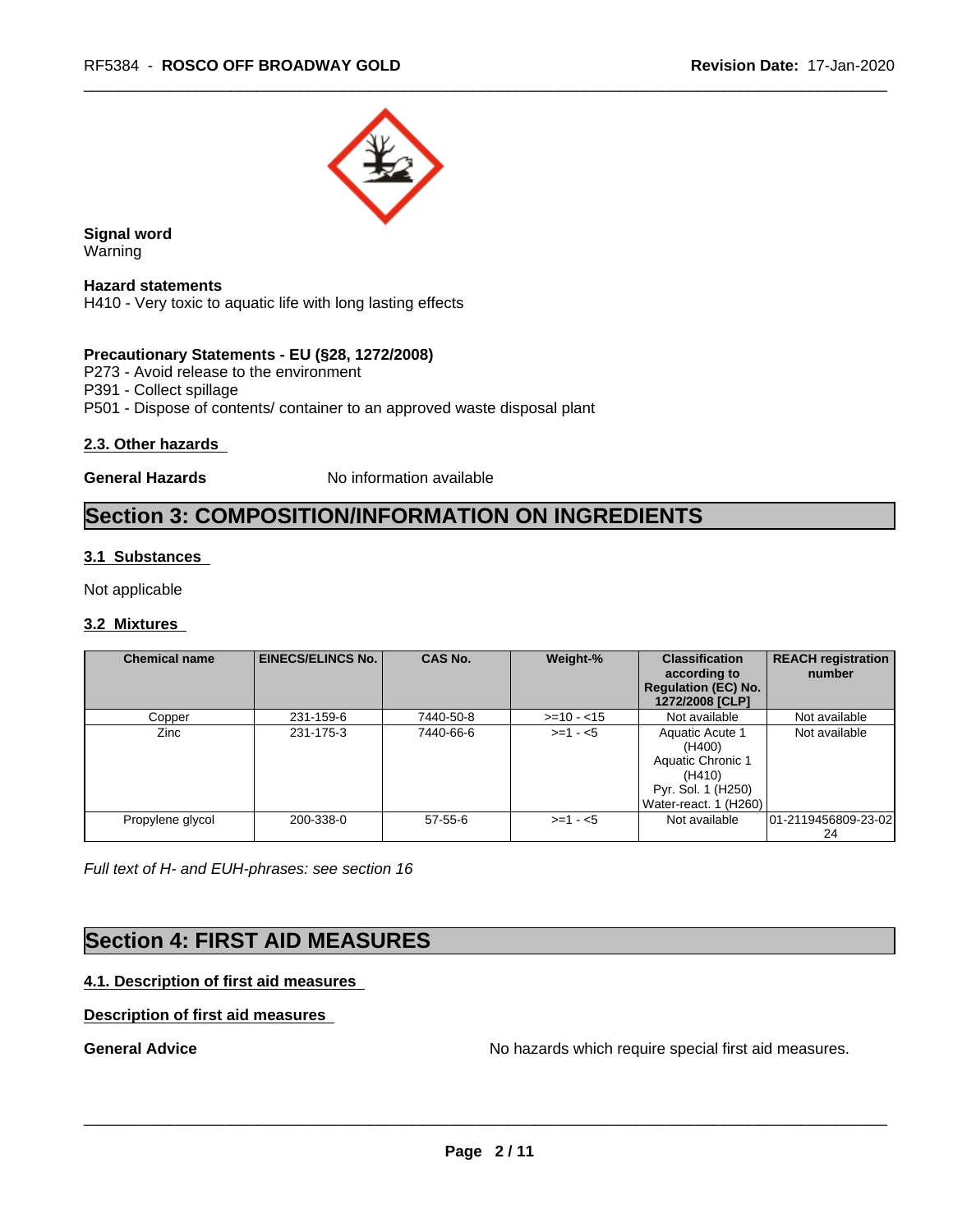| Rinse thoroughly with plenty of water for at least 15<br>minutes and consult a physician.                |
|----------------------------------------------------------------------------------------------------------|
| Wash off immediately with soap and plenty of water while<br>removing all contaminated clothes and shoes. |
| Move to fresh air. If symptoms persist, call a physician.                                                |
| Clean mouth with water and afterwards drink plenty of<br>water. Consult a physician if necessary.        |
|                                                                                                          |

**4.2. Most important symptoms and effects, both acute and delayed**

| <b>Most Important Symptoms/Effects</b> |  |
|----------------------------------------|--|
|----------------------------------------|--|

**4.3. Indication of any immediate medical attention and special treatment needed** 

**Notes To Physician** Motes **To Physician** Treat symptomatically.

**5.1. Extinguishing media**

**None known.** 

# **Section 5: FIRE FIGHTING MEASURES**

| <b>Suitable Extinguishing Media</b>                        | Use extinguishing measures that are appropriate to local<br>circumstances and the surrounding environment. |  |  |
|------------------------------------------------------------|------------------------------------------------------------------------------------------------------------|--|--|
| <b>Unsuitable Extinguishing Media</b>                      | No information available.                                                                                  |  |  |
| 5.2. Special hazards arising from the substance or mixture |                                                                                                            |  |  |
| <b>Specific Hazards Arising From The Chemical</b>          | Closed containers may rupture if exposed to fire or<br>extreme heat.                                       |  |  |
| Sensitivity to static discharge                            | No.                                                                                                        |  |  |
| Sensitivity to mechanical impact                           | No.                                                                                                        |  |  |
| 5.3. Advice for firefighters                               |                                                                                                            |  |  |
| Protective equipment and precautions for firefighters      | Wear self-contained breathing apparatus and protective<br>suit.                                            |  |  |
|                                                            |                                                                                                            |  |  |

# **Section 6: ACCIDENTAL RELEASE MEASURES**

### **6.1. Personal precautions, protective equipment and emergency procedures**

| <b>Personal Precautions</b> | Avoid contact with skin, eyes and clothing. Ensure<br>adequate ventilation. |
|-----------------------------|-----------------------------------------------------------------------------|
| <b>Other Information</b>    | Observe all relevant local and international regulations.                   |

**6.2. Environmental precautions**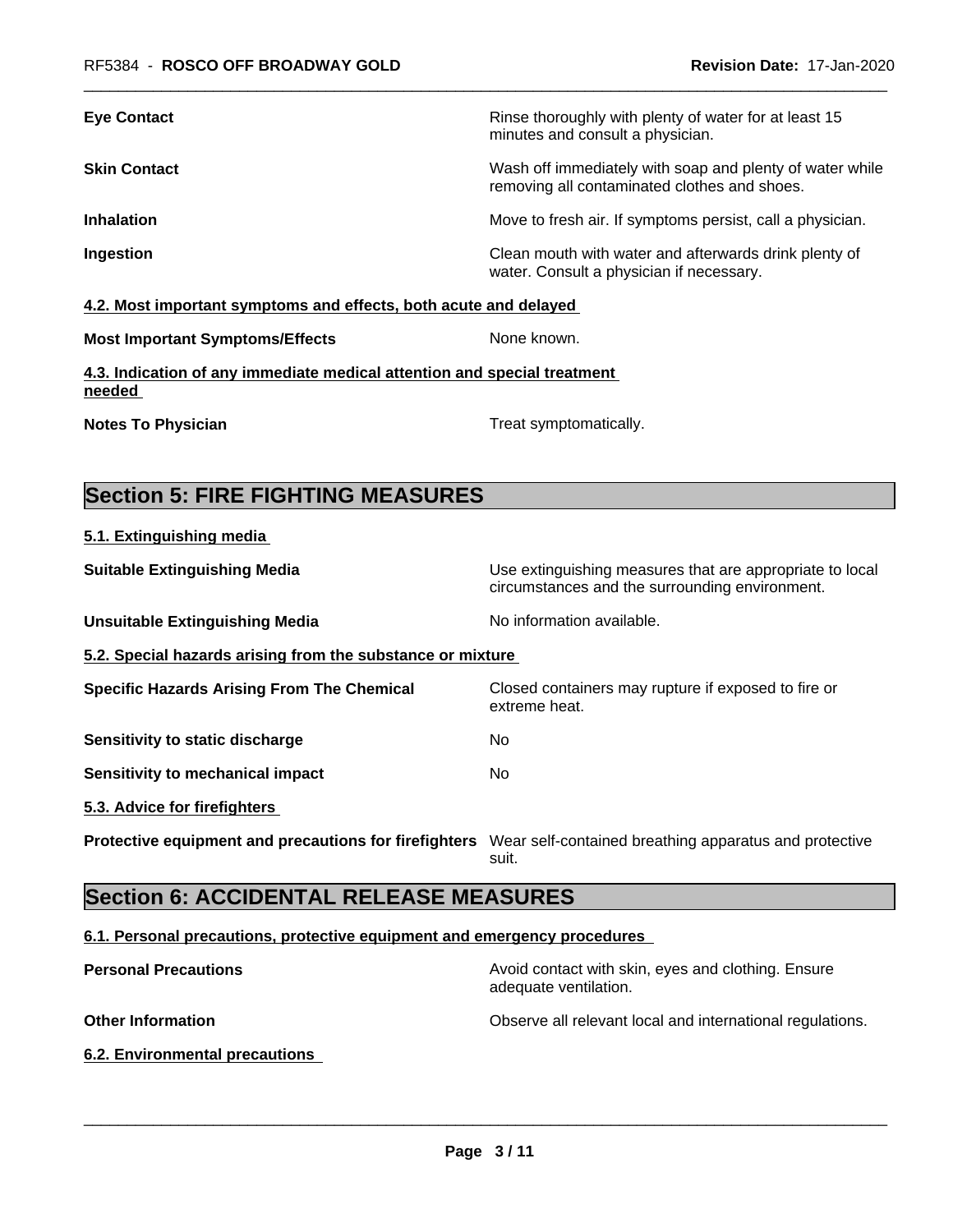**Environmental precautions Environmental precautions Prevent spreading of vapors through sewers, ventilation** systems and confined areas.

#### **6.3. Methods and material for containment and cleaning up**

**Methods for Containment Absorb with inert material and place in suitable container Methods** for Container for disposal.

**Methods for Cleaning Up Clean contaminated surface thoroughly.** 

**6.4. Reference to other sections**

**Other information** See Section 12 for additional information.

### **Section 7: HANDLING AND STORAGE**

**7.1. Precautions for safe handling**

**Handling Handling Avoid contact with skin, eyes and clothing. Avoid breathing** 

**Hygiene Measures** Mash thoroughly after handling.

label / literature for specific instructions.

### **7.2. Conditions for safe storage, including any incompatibilities**

**Storage** Storage **Keep container tightly closed.** Keep out of the reach of children.

vapors, spray mists or sanding dust. In case of insufficient

ventilation, wear suitable respiratory equipment.

**7.3. Specific end use(s)**

**Specific Uses Architectural coating. Apply as directed. Refer to product Specific Uses** 

**Risk Management Methods (RMM)** Not Applicable.

# **Section 8: EXPOSURE CONTROLS/PERSONAL PROTECTION**

### **8.1. Control parameters**

| <b>Chemical name</b>        | <b>European Union</b> | <b>Belgium</b>            | <b>Bulgaria</b>              | <b>Cyprus</b>               | <b>France</b>             | <b>Ireland</b>                              |
|-----------------------------|-----------------------|---------------------------|------------------------------|-----------------------------|---------------------------|---------------------------------------------|
| Copper                      |                       | TWA: $0.2 \text{ mg/m}^3$ | TWA: $0.1 \text{ mg/m}^3$    |                             | TWA: $0.2 \text{ mg/m}^3$ | TWA: $0.2 \text{ mg/m}^3$                   |
| 7440-50-8                   |                       | TWA: 1 $mq/m3$            | TWA: $1.0$ mg/m <sup>3</sup> |                             | TWA: 1 $mq/m3$            | TWA: 1 $mg/m3$                              |
|                             |                       |                           |                              |                             | STEL: $2 \text{ mq/m}^3$  | STEL: 2 mg/m <sup>3</sup>                   |
|                             |                       |                           |                              |                             |                           | STEL: $0.6 \text{ mg/m}^3$                  |
| Propylene glycol            |                       |                           |                              |                             |                           | TWA: $10 \text{ mg/m}^3$                    |
| 57-55-6                     |                       |                           |                              |                             |                           | TWA: 150 ppm                                |
|                             |                       |                           |                              |                             |                           | TWA: 470 mg/m <sup>3</sup>                  |
|                             |                       |                           |                              |                             |                           | STEL: 1410 mg/m <sup>3</sup>                |
|                             |                       |                           |                              |                             |                           | STEL: 30 mg/m <sup>3</sup>                  |
|                             |                       |                           |                              |                             |                           | STEL: 450 ppm                               |
| Chemical name               | Germany               | Greece                    | <b>Hungary</b>               | <b>Iceland</b>              | <b>Italy</b>              | Latvia                                      |
| Copper                      |                       | TWA: $0.2 \text{ mg/m}^3$ | STEL: $4 \text{ mq/m}^3$     | 1.0 $mq/m3 TWA$             |                           | TWA: $0.5 \text{ mg/m}^3$                   |
| 7440-50-8                   |                       | TWA: 1 $mq/m3$            | STEL: $0.4 \text{ mg/m}^3$   | $0.1$ mg/m <sup>3</sup> TWA |                           | STEL: 1 $mg/m3$                             |
|                             |                       | STEL: 2 mg/m <sup>3</sup> | TWA: 1 mg/m <sup>3</sup>     |                             |                           |                                             |
|                             |                       |                           | TWA: $0.1 \text{ mg/m}^3$    |                             |                           |                                             |
| Propylene glycol<br>57-55-6 |                       |                           |                              |                             |                           | $\overline{\text{TWA}:7}$ mg/m <sup>3</sup> |
| Chemical name               | Lithuania             | <b>Netherlands</b>        | <b>Poland</b>                | Romania<br><b>Spain</b>     | <b>Sweden</b>             | <b>United</b>                               |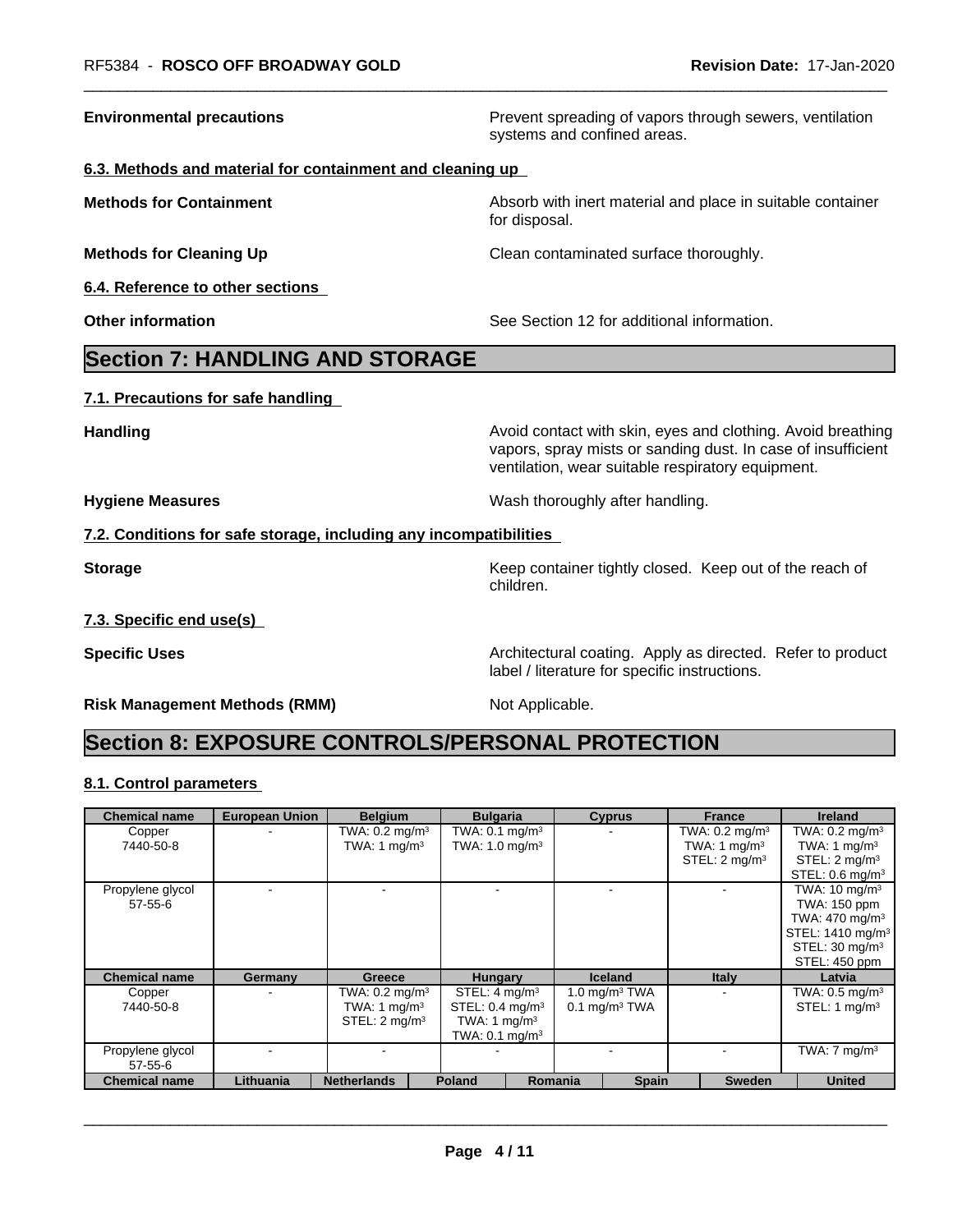### \_\_\_\_\_\_\_\_\_\_\_\_\_\_\_\_\_\_\_\_\_\_\_\_\_\_\_\_\_\_\_\_\_\_\_\_\_\_\_\_\_\_\_\_\_\_\_\_\_\_\_\_\_\_\_\_\_\_\_\_\_\_\_\_\_\_\_\_\_\_\_\_\_\_\_\_\_\_\_\_\_\_\_\_\_\_\_\_\_\_\_\_\_ RF5384 - **ROSCO OFF BROADWAY GOLD Revision Date:** 17-Jan-2020

|                  |                           |                                                                                                                                                                            |                            |                                                 |  | Kingdom                              |
|------------------|---------------------------|----------------------------------------------------------------------------------------------------------------------------------------------------------------------------|----------------------------|-------------------------------------------------|--|--------------------------------------|
| Copper           |                           | TWA: 1 mg/m <sup>3</sup>   TWA: 0.1 mg/m <sup>3</sup>   TWA: 0.2 mg/m <sup>3</sup>   TWA: 0.5 mg/m <sup>3</sup>   TWA: 0.1 mg/m <sup>3</sup>   TLV: 0.01 mg/m <sup>3</sup> |                            |                                                 |  | TWA: 1 $mg/m3$                       |
| 7440-50-8        | TWA: $0.2 \text{ mg/m}^3$ |                                                                                                                                                                            |                            | $\left \mathsf{STEL: 0.2}\right  \text{mg/m}^3$ |  | $\vert$ TWA: 0.2 mg/m <sup>3</sup>   |
|                  |                           |                                                                                                                                                                            |                            | $\textsf{ISTEL}: 1.5 \text{ mg/m}^3$            |  | $\textsf{ISTEL: 0.6}\textsf{mq/m}^3$ |
|                  |                           |                                                                                                                                                                            |                            |                                                 |  | STEL: 2 mg/m <sup>3</sup>            |
| Propylene glycol | TWA: $7 \text{ mg/m}^3$   |                                                                                                                                                                            | TWA: 100 mg/m <sup>3</sup> |                                                 |  | TWA: 150 ppm                         |
| 57-55-6          |                           |                                                                                                                                                                            |                            |                                                 |  | $TWA: 474$ mg/m <sup>3</sup>         |
|                  |                           |                                                                                                                                                                            |                            |                                                 |  | TWA: 10 mg/m <sup>3</sup>            |
|                  |                           |                                                                                                                                                                            |                            |                                                 |  | STEL: 450 ppm                        |
|                  |                           |                                                                                                                                                                            |                            |                                                 |  | STEL: 1422                           |
|                  |                           |                                                                                                                                                                            |                            |                                                 |  | mq/m <sup>3</sup>                    |
|                  |                           |                                                                                                                                                                            |                            |                                                 |  | $\textsf{STEL: } 30 \text{ mg/m}^3$  |

#### **8.2. Exposure controls**

**Occupational exposure controls**

**Personal Protective Equipment**

**Engineering Measures Ensure 2018** Ensure adequate ventilation, especially in confined areas.

**Respiratory Protection In case of insufficient ventilation wear suitable respiratory** equipment.

**Eye Protection** Safety glasses with side-shields.

**Skin Protection Skin Protection Lightweight protective clothing.** 

Hand protection **Impervious** gloves.

**Hygiene Measures Avoid contact with skin, eyes and clothing. Remove and Avoid contact with skin, eyes and clothing. Remove and** wash contaminated clothing before re-use. Wash thoroughly after handling.

## **Section 9: PHYSICAL AND CHEMICAL PROPERTIES**

### **9.1. Information on basic physical and chemical properties**

| Appearance              |                          |                        |  |  |
|-------------------------|--------------------------|------------------------|--|--|
| Odor                    |                          |                        |  |  |
| <b>Odor Threshold</b>   | No information available |                        |  |  |
| <b>Property</b>         | Values                   | <b>Remarks/ Method</b> |  |  |
| Density (g/L)           | 1186 - 1234              | None known             |  |  |
| <b>Relative Density</b> | $1.18 - 1.23$            | None known             |  |  |
| рH                      | No information available | None known             |  |  |
| <b>Viscosity (cps)</b>  | No information available | None known             |  |  |
| Solubility(ies)         | No information available | None known             |  |  |
| <b>Water solubility</b> | No information available | None known             |  |  |
| <b>Evaporation Rate</b> | No information available | None known             |  |  |
| Vapor pressure          | No information available | None known             |  |  |
| Vapor density           | No information available | None known             |  |  |
| Wt. % Solids            | $30 - 40$                | None known             |  |  |
| Vol. % Solids           | $15 - 25$                | None known             |  |  |
| Wt. % Volatiles         | $60 - 70$                | None known             |  |  |
| Vol. % Volatiles        | 75 - 85                  | None known             |  |  |

 $\overline{\phantom{a}}$  ,  $\overline{\phantom{a}}$  ,  $\overline{\phantom{a}}$  ,  $\overline{\phantom{a}}$  ,  $\overline{\phantom{a}}$  ,  $\overline{\phantom{a}}$  ,  $\overline{\phantom{a}}$  ,  $\overline{\phantom{a}}$  ,  $\overline{\phantom{a}}$  ,  $\overline{\phantom{a}}$  ,  $\overline{\phantom{a}}$  ,  $\overline{\phantom{a}}$  ,  $\overline{\phantom{a}}$  ,  $\overline{\phantom{a}}$  ,  $\overline{\phantom{a}}$  ,  $\overline{\phantom{a}}$ 

**Page 5 / 11**

**Vol. % Volatiles** 75 - 85 None known None known **Boiling Point (°C)** 100 100 None known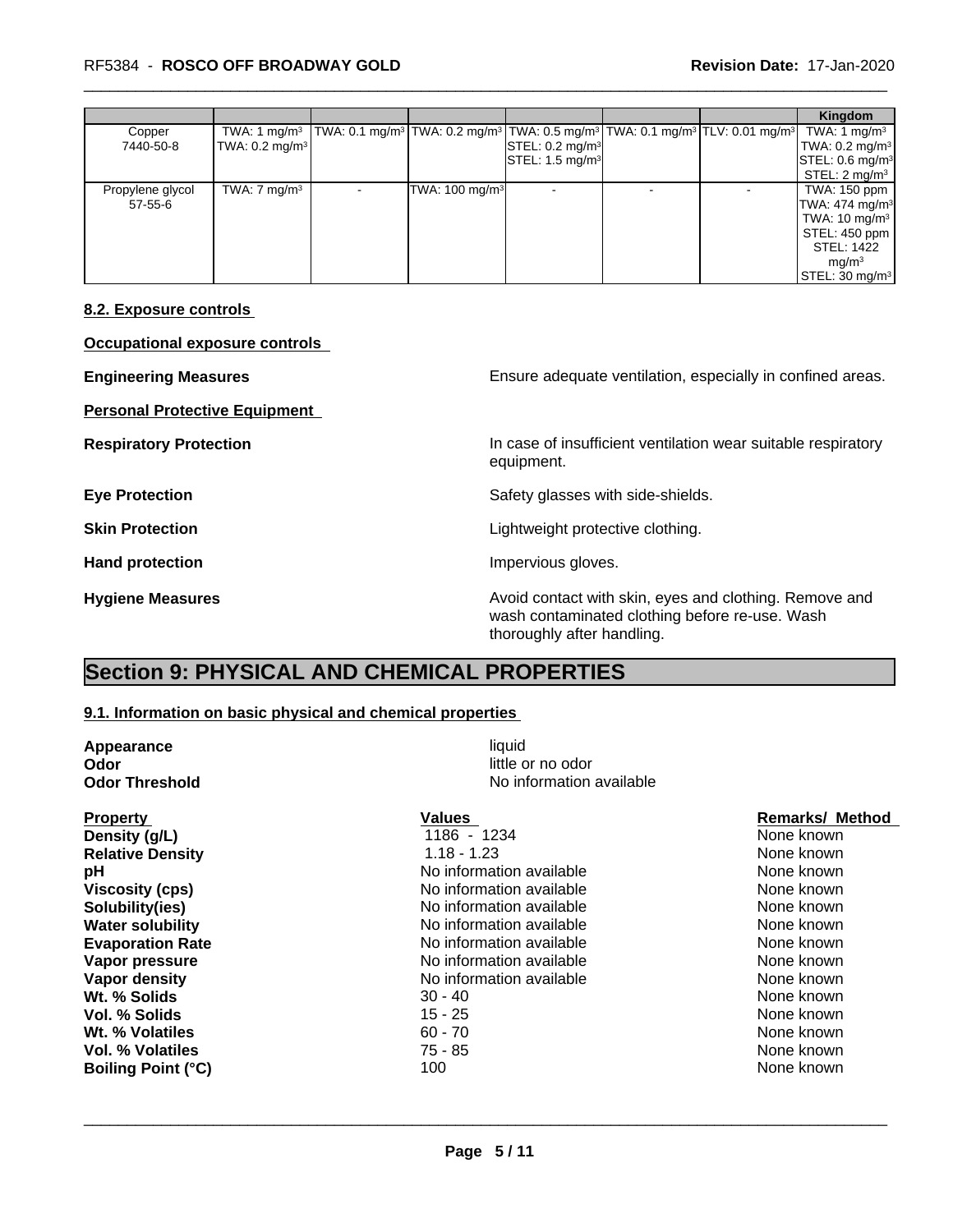- **Freezing Point (°C)** 0 None known **Melting Point (°C) None known** No information available **None known**<br> **Pour Point** None known None known No information available and the None known **Flash Point (°C) Flammability (solid, gas)** No information available None known **Upper flammability limit:**<br> **Lower flammability limit:** No information available None Known<br>
No information available None Known None known **Lower flammability limit:** No information available None known None known **Autoignition Temperature (°C)** No information available None known **Decomposition Temperature (°C)** Moinformation available Mone Known<br>
None known<br>
None known
None known
None known
None known
None known
None known
None Known
None Known
None Known
None Known
None Known
None Known
None Know **Explosive properties** The None Known No information available None Known None known **Oxidizing Properties No information available** None known None known
	- **Pour Point Point No information available None known**<br> **Point Available None known**<br>
	None known **Partition Partition Partition Cone intervention Cone known None known**
- -

# **Section 10: STABILITY AND REACTIVITY**

| 10.1. Reactivity<br><b>Reactivity</b>     | Not Applicable.                          |
|-------------------------------------------|------------------------------------------|
| 10.2. Chemical stability                  |                                          |
| <b>Chemical Stability</b>                 | Stable under normal conditions.          |
| 10.3. Possibility of hazardous reactions  |                                          |
| <b>Possibility of hazardous reactions</b> | None under normal conditions of use.     |
| 10.4. Conditions to avoid                 |                                          |
| <b>Conditions to avoid</b>                | Prevent from freezing.                   |
| 10.5. Incompatible materials              |                                          |
| <b>Incompatible Materials</b>             | No materials to be especially mentioned. |
| 10.6. Hazardous decomposition products    |                                          |
| <b>Hazardous Decomposition Products</b>   | None under normal conditions of use.     |

# **Section 11: TOXICOLOGICAL INFORMATION**

### **11.1. Information on toxicological effects**

**Product Information**

**Inhalation Inhalation Inhalation There is no data available for this product. Eye contact** Exercise **There** is no data available for this product. **Skin contact** There is no data available for this product. **Ingestion Ingestion Intervention There** is no data available for this product. **Acute Toxicity**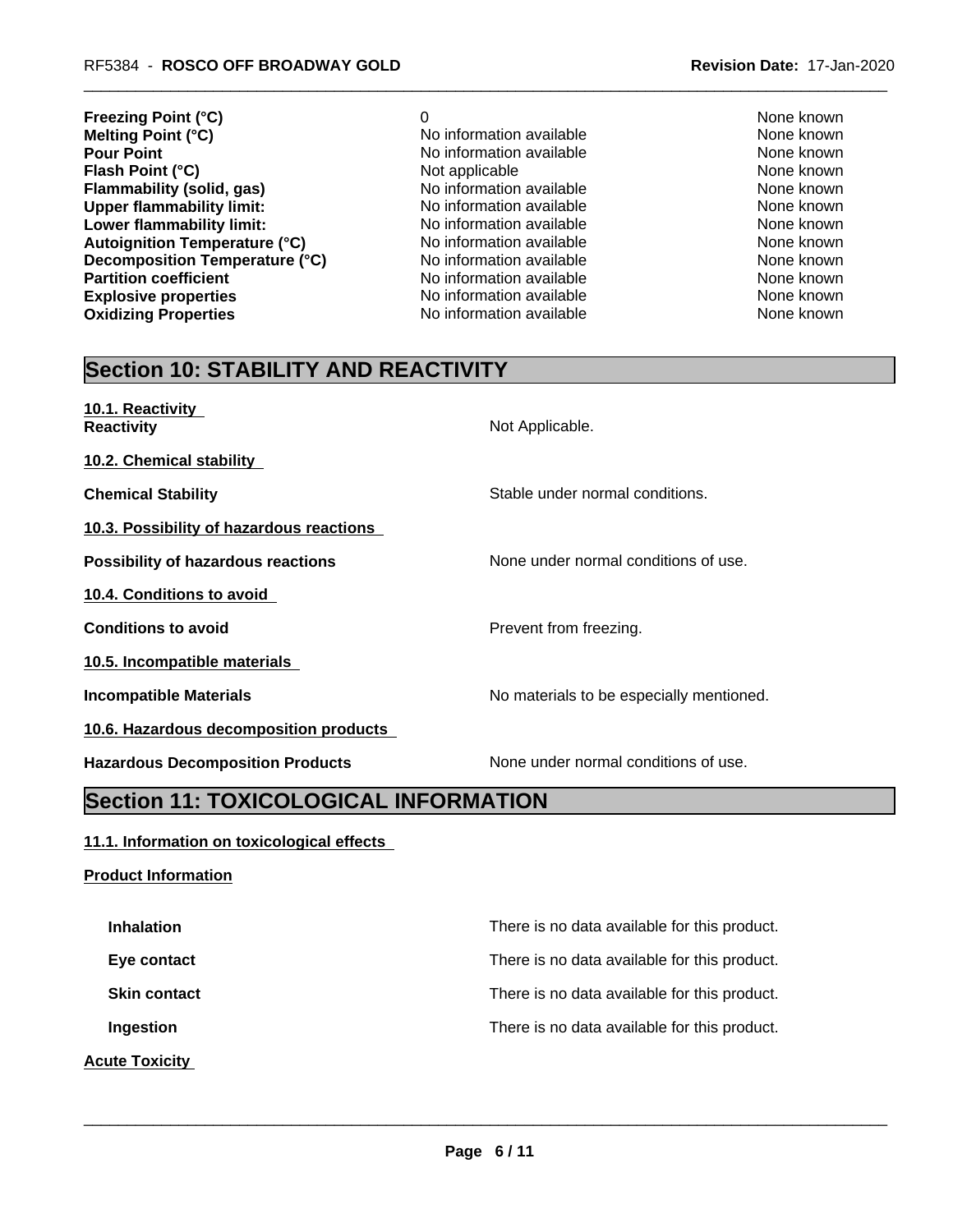### **Component Information**

| <b>Chemical name</b>             | Oral LD50                     | <b>Dermal LD50</b>        | <b>Inhalation LC50</b> |  |
|----------------------------------|-------------------------------|---------------------------|------------------------|--|
| Zinc                             | $= 630$ mg/kg (Rat)           |                           |                        |  |
| 7440-66-6                        |                               |                           |                        |  |
| Propylene glycol                 | $= 20$ g/kg (Rat)             | $= 20800$ mg/kg (Rabbit)  |                        |  |
| 57-55-6                          |                               |                           |                        |  |
| <b>Skin corrosion/irritation</b> |                               | No information available. |                        |  |
| Eye damage/irritation            | No information available.     |                           |                        |  |
| <b>Sensitization</b>             | No sensitizing effects known. |                           |                        |  |
| <b>Mutagenic Effects</b>         | No information available.     |                           |                        |  |

### **Carcinogenic effects**

No ingredient of this product present at levels greater than or equal to 0.1% is identified as probable, possible or confirmed human carcinogen by IARC.

| <b>Reproductive Effects</b>     | No information available. |
|---------------------------------|---------------------------|
| <b>Developmental Effects</b>    | No information available. |
| <b>STOT - single exposure</b>   | No information available. |
| <b>STOT - repeated exposure</b> | No information available. |
| <b>Neurological Effects</b>     | No information available. |
| <b>Target organ effects</b>     | No information available. |
| <b>Symptoms</b>                 | No information available. |
| <b>Aspiration Hazard</b>        | No information available. |

# **Section 12: ECOLOGICAL INFORMATION**

### **12.1. Toxicity**

Very toxic to aquatic life with long lasting effects

| <b>Chemical name</b> | Algae/aguatic plants             | Fish                                        | <b>Crustacea</b>                 |
|----------------------|----------------------------------|---------------------------------------------|----------------------------------|
| Copper               | EC50: 0.031 - 0.054mg/L (96h,    | LC50: 0.0068 - 0.0156mg/L (96h,             | EC50: $=0.03$ mg/L (48h, Daphnia |
| 7440-50-8            | Pseudokirchneriella subcapitata) | Pimephales promelas) LC50:                  | magna)                           |
|                      | EC50: 0.0426 - 0.0535mg/L (72h,  | <0.3mg/L (96h, Pimephales                   |                                  |
|                      | Pseudokirchneriella subcapitata) | promelas) $LC50: =0.052$ mg/L (96h, $\vert$ |                                  |
|                      |                                  | Oncorhynchus mykiss) LC50:                  |                                  |
|                      |                                  | =0.112mg/L (96h, Poecilia                   |                                  |
|                      |                                  | reticulata) $LC50: =0.2$ mg/L (96h,         |                                  |
|                      |                                  | Pimephales promelas) LC50:                  |                                  |
|                      |                                  | $=0.3$ mg/L (96h, Cyprinus carpio)          |                                  |
|                      |                                  | $LC50: =0.8$ mg/L (96h, Cyprinus            |                                  |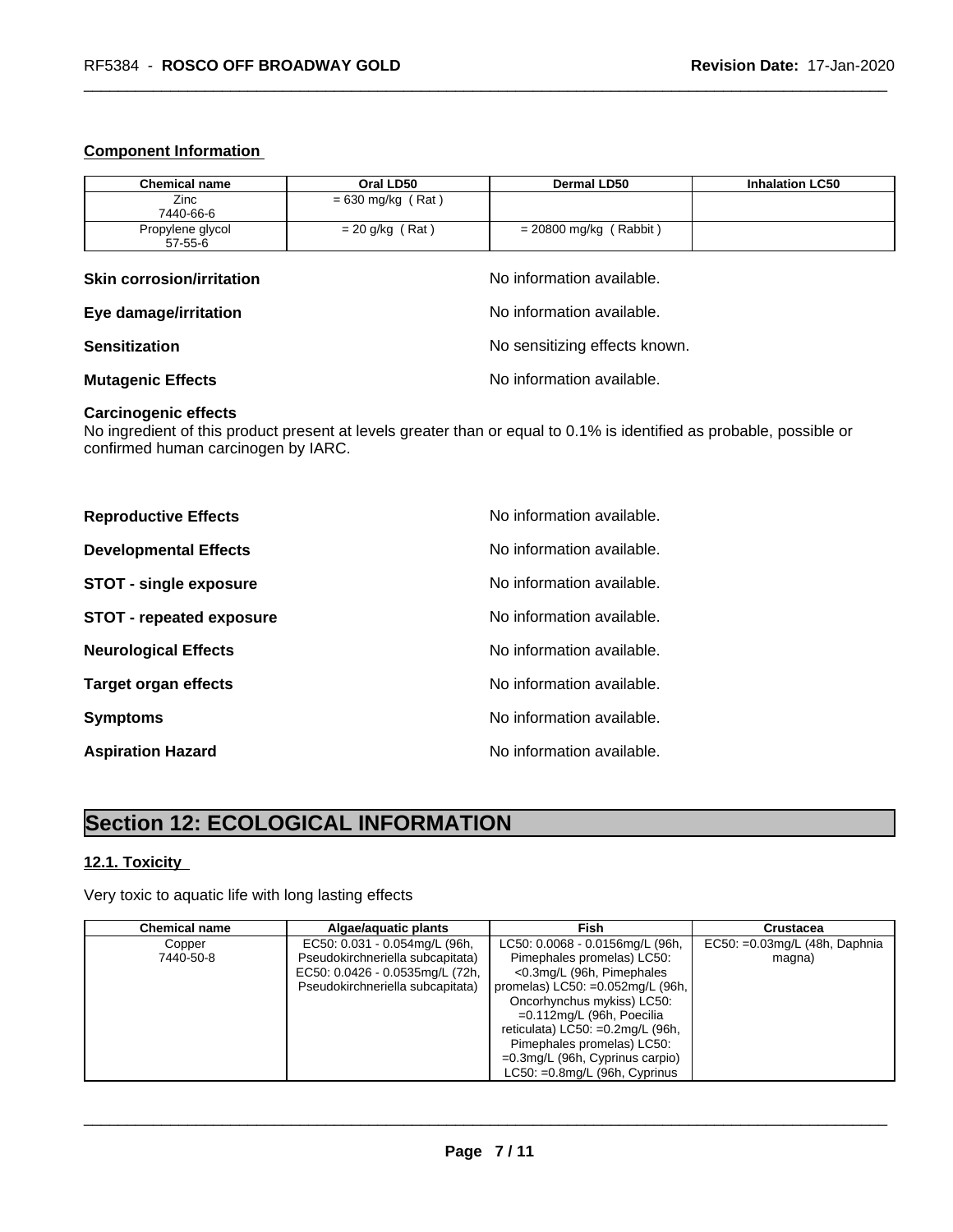### \_\_\_\_\_\_\_\_\_\_\_\_\_\_\_\_\_\_\_\_\_\_\_\_\_\_\_\_\_\_\_\_\_\_\_\_\_\_\_\_\_\_\_\_\_\_\_\_\_\_\_\_\_\_\_\_\_\_\_\_\_\_\_\_\_\_\_\_\_\_\_\_\_\_\_\_\_\_\_\_\_\_\_\_\_\_\_\_\_\_\_\_\_ RF5384 - **ROSCO OFF BROADWAY GOLD Revision Date:** 17-Jan-2020

|                                   |                                                                                                                                      | carpio) $LC50: =1.25mg/L$ (96h,<br>Lepomis macrochirus)                                                                                                                                                                                                                                                                                                                                                                                                                                            |                                                         |
|-----------------------------------|--------------------------------------------------------------------------------------------------------------------------------------|----------------------------------------------------------------------------------------------------------------------------------------------------------------------------------------------------------------------------------------------------------------------------------------------------------------------------------------------------------------------------------------------------------------------------------------------------------------------------------------------------|---------------------------------------------------------|
| Zinc<br>7440-66-6                 | EC50: 0.09 - 0.125mg/L (72h,<br>Pseudokirchneriella subcapitata)<br>EC50: 0.11 - 0.271mg/L (96h,<br>Pseudokirchneriella subcapitata) | LC50: 0.211 - 0.269mg/L (96h,<br>Pimephales promelas) LC50: 2.16 -<br>3.05mg/L (96h, Pimephales<br>promelas) $LC50: =0.24$ mg/L (96h,<br>Oncorhynchus mykiss) LC50:<br>$=0.41$ mg/L (96h, Oncorhynchus<br>mykiss) LC50: =0.45mg/L (96h,<br>Cyprinus carpio) LC50: =0.59mg/L<br>(96h, Oncorhynchus mykiss) LC50:<br>$=2.66$ mg/L (96h, Pimephales<br>promelas) LC50: =3.5mg/L (96h,<br>Lepomis macrochirus) LC50:<br>=30mg/L (96h, Cyprinus carpio)<br>$LC50: = 7.8$ mg/L (96h, Cyprinus<br>carpio) | EC50: 0.139 - 0.908mg/L (48h,<br>Daphnia magna)         |
| Propylene glycol<br>$57 - 55 - 6$ | $EC50: =19000mg/L$ (96h,<br>Pseudokirchneriella subcapitata)                                                                         | LC50 41 - 47 mL/L Oncorhynchus<br>mykiss $(96 h)$<br>$LC50 = 710$ mg/L Pimephales<br>promelas (96 h)<br>$LC50 = 51600$ mg/L Oncorhynchus<br>mykiss (96 h)<br>$LC50 = 51400$ mg/L Pimephales<br>promelas (96 h)                                                                                                                                                                                                                                                                                     | $EC50 > 1000$ mg/L (48 h)<br>$EC50 > 10000$ mg/L (24 h) |

### **12.2. Persistence and degradability**

**Persistence / Degradability** No information available.

**12.3. Bioaccumulative potential**

**Bioaccumulation Bioaccumulation Bioaccumulation** 

**12.4. Mobility in soil**

**Mobility in soil Mobility in soil Mobility in soil Mo Mo information available.** 

**Mobility in Environmental Media** Noinformation available.

**12.5. Results of PBT and vPvB assessment**

**PBT and vPvB assessment** Noinformation available.

| <b>Chemical name</b> | <b>PBT and vPvB assessment</b>                 |
|----------------------|------------------------------------------------|
| Copper               | The substance is not PBT / vPvB PBT assessment |
| 7440-50-8            | does not apply                                 |
| Zinc                 | The substance is not PBT / vPvB PBT assessment |
| 7440-66-6            | does not apply                                 |
| Propylene glycol     | The substance is not PBT / vPvB PBT assessment |
| 57-55-6              | does not apply                                 |

### **12.6. Other adverse effects**

**Other adverse effects** No information available

 $\overline{\phantom{a}}$  ,  $\overline{\phantom{a}}$  ,  $\overline{\phantom{a}}$  ,  $\overline{\phantom{a}}$  ,  $\overline{\phantom{a}}$  ,  $\overline{\phantom{a}}$  ,  $\overline{\phantom{a}}$  ,  $\overline{\phantom{a}}$  ,  $\overline{\phantom{a}}$  ,  $\overline{\phantom{a}}$  ,  $\overline{\phantom{a}}$  ,  $\overline{\phantom{a}}$  ,  $\overline{\phantom{a}}$  ,  $\overline{\phantom{a}}$  ,  $\overline{\phantom{a}}$  ,  $\overline{\phantom{a}}$ 

# **Section 13: DISPOSAL CONSIDERATIONS**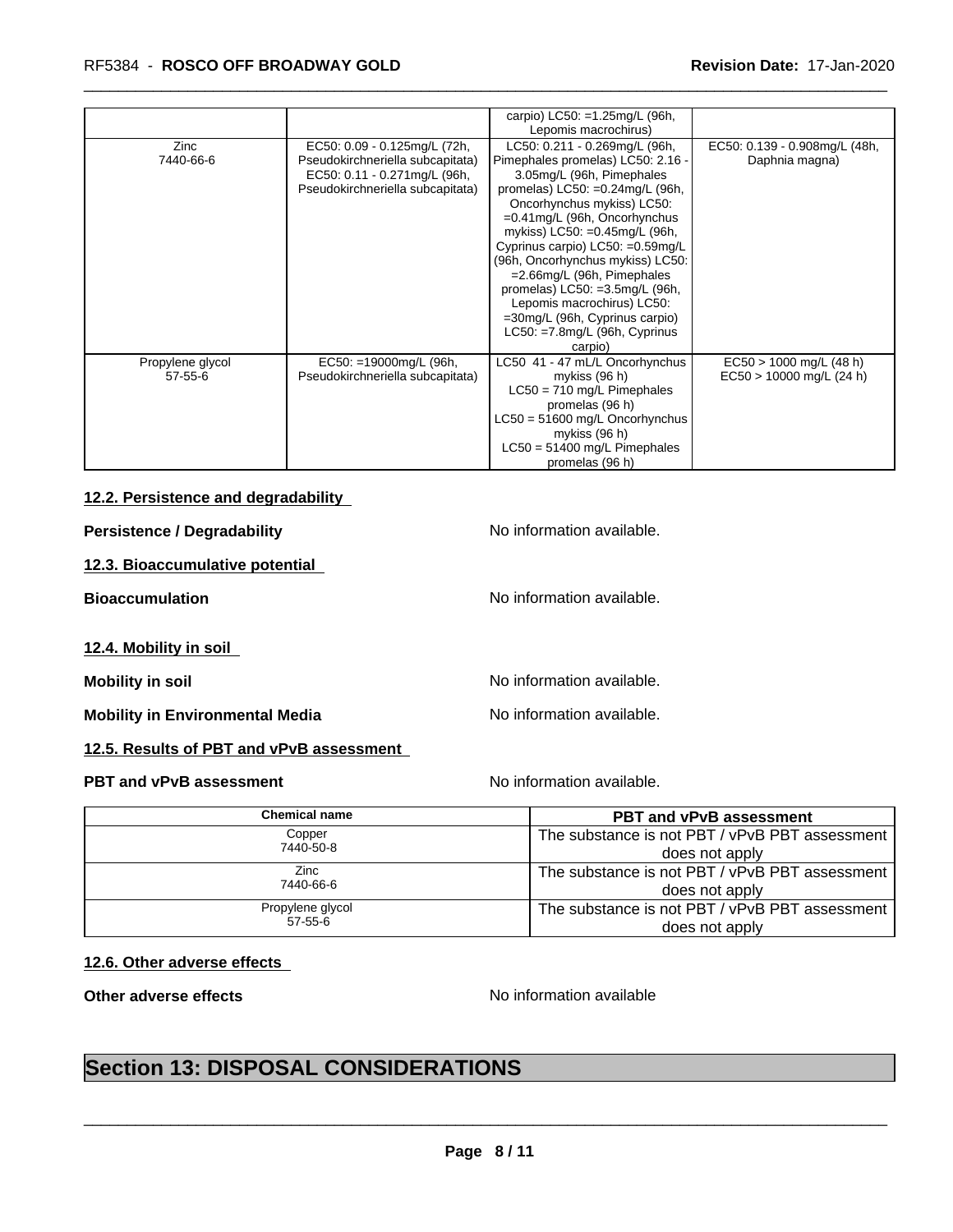### **13.1. Waste treatment methods**

**EWC waste disposal No** Noinformation available

**Waste from Residues/Unused Products** Dispose of in accordance with the European Directives on waste and hazardous waste.

**Contaminated Packaging Empty containers should be taken for local recycling,** recovery or waste disposal.

**Other Information** Maste codes should be assigned by the user based on the application for which the product was used.

# **Section 14: TRANSPORT INFORMATION**

| <b>IMDG</b> |                                                                                                                                               |                                                                                                                                                                                                                    |
|-------------|-----------------------------------------------------------------------------------------------------------------------------------------------|--------------------------------------------------------------------------------------------------------------------------------------------------------------------------------------------------------------------|
|             | <b>Proper Shipping Name</b><br><b>Transport hazard class(es)</b><br><b>UN number</b><br><b>Packing Group</b><br>EmS No.<br><b>Description</b> | ENVIRONMENTALLY HAZARDOUS SUBSTANCE,<br>LIQUID, N.O.S.<br>9<br><b>UN3082</b><br>Ш<br>F-A, S-F<br>UN3082, ENVIRONMENTALLY HAZARDOUS<br>SUBSTANCE, LIQUID, N.O.S. (Copper, Zinc), 9, III, Marine<br><b>Pollutant</b> |
| <b>RID</b>  |                                                                                                                                               |                                                                                                                                                                                                                    |
|             | Proper shipping name                                                                                                                          | ENVIRONMENTALLY HAZARDOUS SUBSTANCE,<br>LIQUID, N.O.S.                                                                                                                                                             |
|             | <b>Transport hazard class(es)</b>                                                                                                             | 9                                                                                                                                                                                                                  |
|             | UN-No.                                                                                                                                        | <b>UN3082</b>                                                                                                                                                                                                      |
|             | <b>Packing group</b>                                                                                                                          | Ш                                                                                                                                                                                                                  |
|             | <b>Classification Code</b>                                                                                                                    | M <sub>6</sub>                                                                                                                                                                                                     |
|             | <b>Description</b>                                                                                                                            | UN3082, ENVIRONMENTALLY HAZARDOUS<br>SUBSTANCE, LIQUID, N.O.S.(Copper, Zinc), 9, III                                                                                                                               |
|             | Labels                                                                                                                                        | 9                                                                                                                                                                                                                  |
| <b>ADR</b>  |                                                                                                                                               |                                                                                                                                                                                                                    |
|             | Proper shipping name                                                                                                                          | ENVIRONMENTALLY HAZARDOUS SUBSTANCE,<br>LIQUID, N.O.S.                                                                                                                                                             |
|             | <b>Transport hazard class(es)</b>                                                                                                             | 9                                                                                                                                                                                                                  |
|             | <b>UN number</b>                                                                                                                              | <b>UN3082</b>                                                                                                                                                                                                      |
|             | <b>Packing group</b>                                                                                                                          | $\mathbf{III}$                                                                                                                                                                                                     |
|             | <b>Classification Code</b>                                                                                                                    | M <sub>6</sub>                                                                                                                                                                                                     |
|             | <b>Description</b>                                                                                                                            | UN3082, ENVIRONMENTALLY HAZARDOUS<br>SUBSTANCE, LIQUID, N.O.S. (Copper, Zinc), 9, III                                                                                                                              |
|             | Labels                                                                                                                                        | 9                                                                                                                                                                                                                  |
| <b>ADN</b>  |                                                                                                                                               |                                                                                                                                                                                                                    |
|             | Proper shipping name                                                                                                                          | ENVIRONMENTALLY HAZARDOUS SUBSTANCE,<br>LIQUID, N.O.S.                                                                                                                                                             |
|             | <b>Transport hazard class(es)</b>                                                                                                             | 9                                                                                                                                                                                                                  |
|             | UN-No.                                                                                                                                        | <b>UN3082</b>                                                                                                                                                                                                      |
|             | Packing group                                                                                                                                 | $\mathbf{III}$                                                                                                                                                                                                     |
|             |                                                                                                                                               |                                                                                                                                                                                                                    |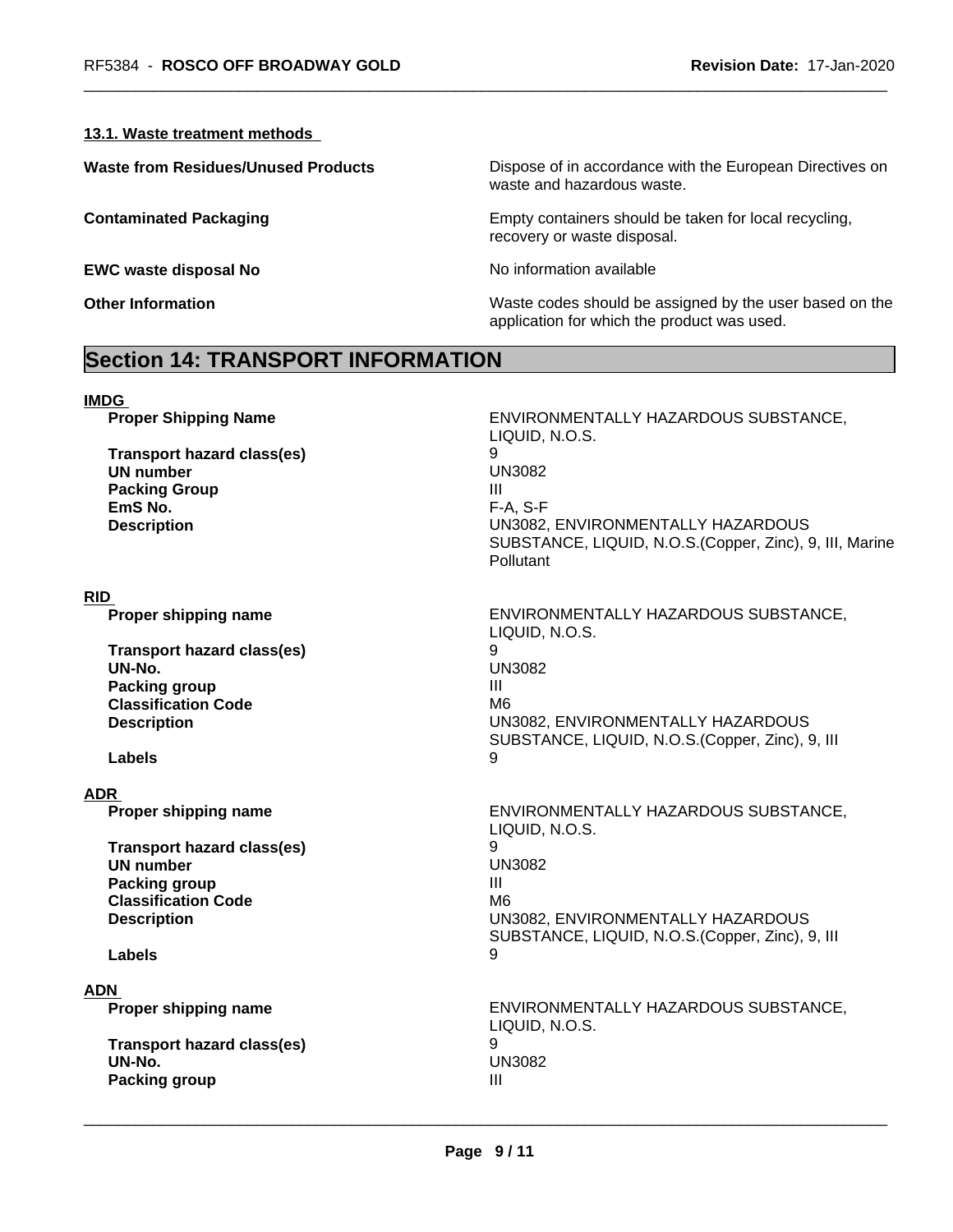| <b>Classification Code</b><br><b>Special Provisions</b><br><b>Description</b> | M6<br>274, 335, 375, 601<br>UN3082, ENVIRONMENTALLY HAZARDOUS<br>SUBSTANCE, LIQUID, N.O.S. (Copper, Zinc), 9, III |
|-------------------------------------------------------------------------------|-------------------------------------------------------------------------------------------------------------------|
| Hazard label(s)                                                               | 9                                                                                                                 |
| <b>Equipment Requirements</b>                                                 | <b>PP</b>                                                                                                         |
| <b>IATA</b>                                                                   |                                                                                                                   |
| UN number                                                                     | UN3082                                                                                                            |
| Proper shipping name                                                          | ENVIRONMENTALLY HAZARDOUS SUBSTANCE,<br>LIQUID. N.O.S.                                                            |
| <b>Transport hazard class(es)</b>                                             | 9                                                                                                                 |
| <b>Packing group</b>                                                          | Ш                                                                                                                 |
| <b>Description</b>                                                            | UN3082, ENVIRONMENTALLY HAZARDOUS<br>SUBSTANCE, LIQUID, N.O.S. (Copper, Zinc), 9, III                             |

### **Section 15: REGULATORY INFORMATION**

#### **15.1. Safety, health and environmental regulations/legislation specific for the substance or mixture**

### **Occupational Illnesses (R-463-3, France)**

| Chemical name    | French RG number |
|------------------|------------------|
| Zinc             | <b>RG 61</b>     |
| 7440-66-6        |                  |
| Propylene glycol | <b>RG 84</b>     |
| $57 - 55 - 6$    |                  |

### **European Union**

Take note of Directive 98/24/EC on the protection of the health and safety of workers from the risks related to chemical agents at work

#### **International Inventories**

| <b>AICS</b>                   | No - Not all of the components are listed. |
|-------------------------------|--------------------------------------------|
| <b>DSL: Canada</b>            | Yes - All components are listed or exempt. |
| <b>EINECS: European Union</b> | No - Not all of the components are listed. |
| <b>ENCS</b>                   | No - Not all of the components are listed. |
| <b>IECSC</b>                  | No - Not all of the components are listed. |
| <b>KECL (Annex 1)</b>         | No - Not all of the components are listed. |
| <b>PICCS</b>                  | No - Not all of the components are listed. |
| <b>TSCA: United States</b>    | Yes - All components are listed or exempt. |
|                               |                                            |

#### **Legend**

 **AICS** - Australian Inventory of Chemical Substances  **DSL/NDSL** - Canadian Domestic Substances List/Non-Domestic Substances List  **IECSC** - China Inventory of Existing Chemical Substances  **EINECS/ELINCS** - European Inventory of Existing Chemical Substances/European List of Notified Chemical Substances  **ENCS** - Japan Existing and New Chemical Substances  **KECL** - Korean Existing and Evaluated Chemical Substances  **PICCS** - Philippines Inventory of Chemicals and Chemical Substances  **TSCA** - United States Toxic Substances Control Act Section 8(b) Inventory

### **15.2. Chemical safety assessment**